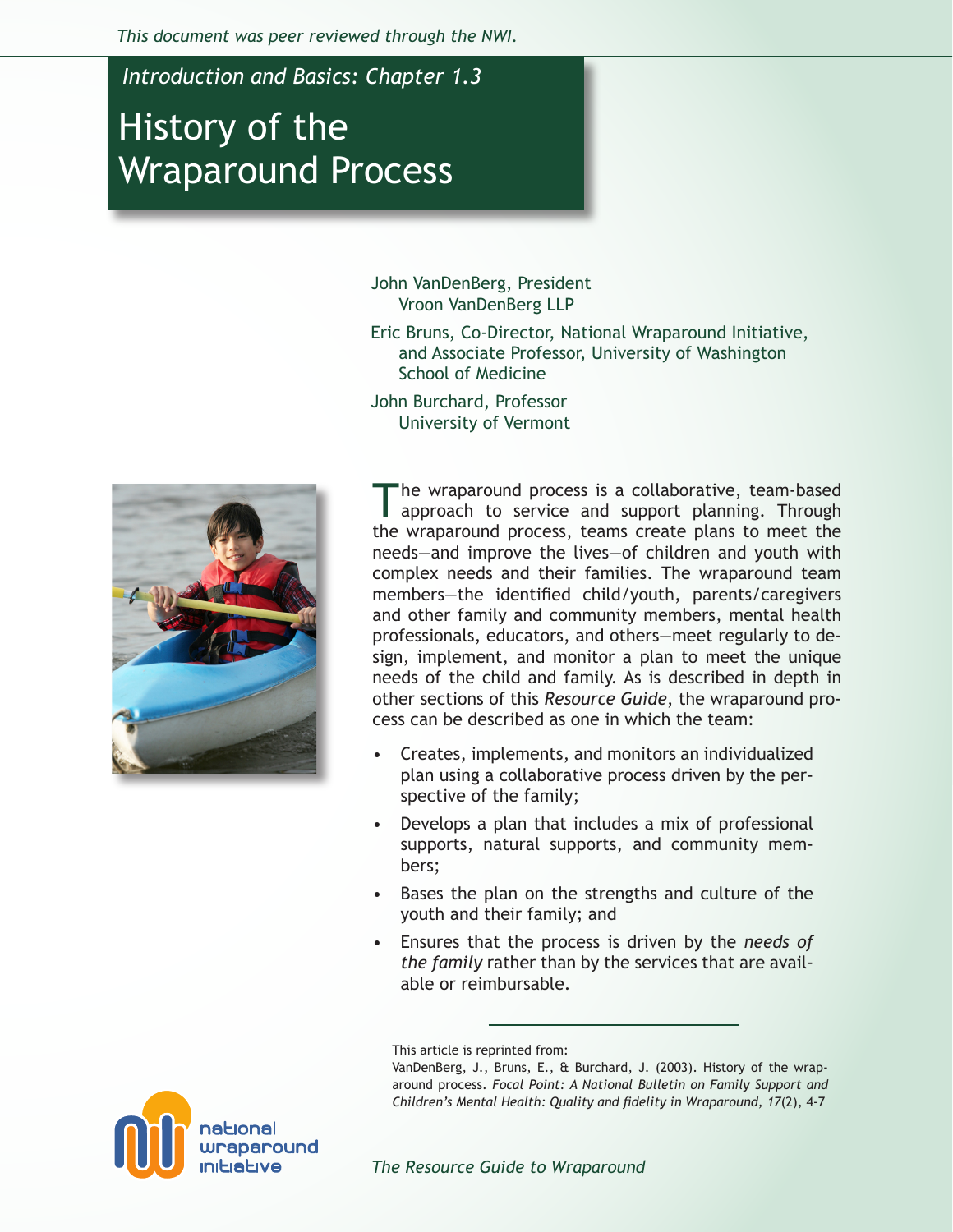Wraparound philosophical elements are consistent with a number of psychosocial theories of child development, as well as with recent research on children's services that demonstrates the importance of services that are flexible, comprehensive, and team-based. However, at its core, the basic hypothesis of wraparound is simple: If the needs of a youth and family are met, it is likely that the youth and family will have a good (or at least improved) life.

Much of the early work on wraparound was focused on children, youth, and their families with very complex needs. However, it is important to note that the process has been proven useful with children, youth, and families at all levels of complexity of need, including those whose needs are just emerging. The intuitive appeal of the wraparound philosophy, promising evaluation studies, and many success stories from communities around the nation have promoted explosive growth in the use of the term "wraparound" over the last two decades. As described in another article in this *Guide,* it has been estimated that the number of youth engaged in wraparound is well over 100,000 (Sather, Bruns, Stambaugh, & Burns, Faw, 2007).

## **History of the Wraparound Process**

Dr. Lenore Behar of North Carolina coined the term wraparound in the early 1980s to describe the application of an array of comprehensive community-based services to individual families. North Carolina implemented these services as alternatives for institutionalization of youth as part of the settlement of the *Willie M.* lawsuit. Since then, the use of the term "wraparound" has become common shorthand for flexibility and comprehensiveness of service delivery, as well as for approaches that are intended to help keep children and youth in the community. As a result, the interpretations of what wraparound means have historically varied widely (Burchard, Bruns, & Burchard, 2002). The development of the wraparound process has been shaped by a unique combination of local, state, and federal innovations; contributions from individual consultants and researchers; influential local, state, and national family organizations; new federal law; and key lawsuits. The rest of this article describes some of these historical influences on wraparound.

#### *Roots in Europe and in Canada*

Some of the formative work in this area was conducted by John Brown and his colleagues in Canada, who operated the Brownsdale programs. These programs focused on providing needs-based, individualized services that were unconditional.



Some of the roots of the Brownsdale efforts were influenced by the Larch movement, a European approach that supports normalization and support from community members to keep individuals with complex needs in the community. These and other normalization concepts were employed in designing the *Kaleidoscope* program in Chicago, led by Karl Dennis, which began implementing private agency-based individualized services in 1975.

#### *Similar Movements*

It is important to note that during the era in which wraparound has developed, parallel developments have occurred simultaneously in other fields. For example, approaches such as *Person-Centered Planning* and *Personal Futures Planning* bear a strong resemblance to wraparound, and were developed to meet the needs of people with developmental disabilities. Similarly, within juvenile justice, several approaches use values and steps similar to those in wraparound to create individualized plans that balance the community's needs for safety and restitution with the goal of keeping young offenders in the community. Child welfare systems across North America have implemented *family group decision making*, a col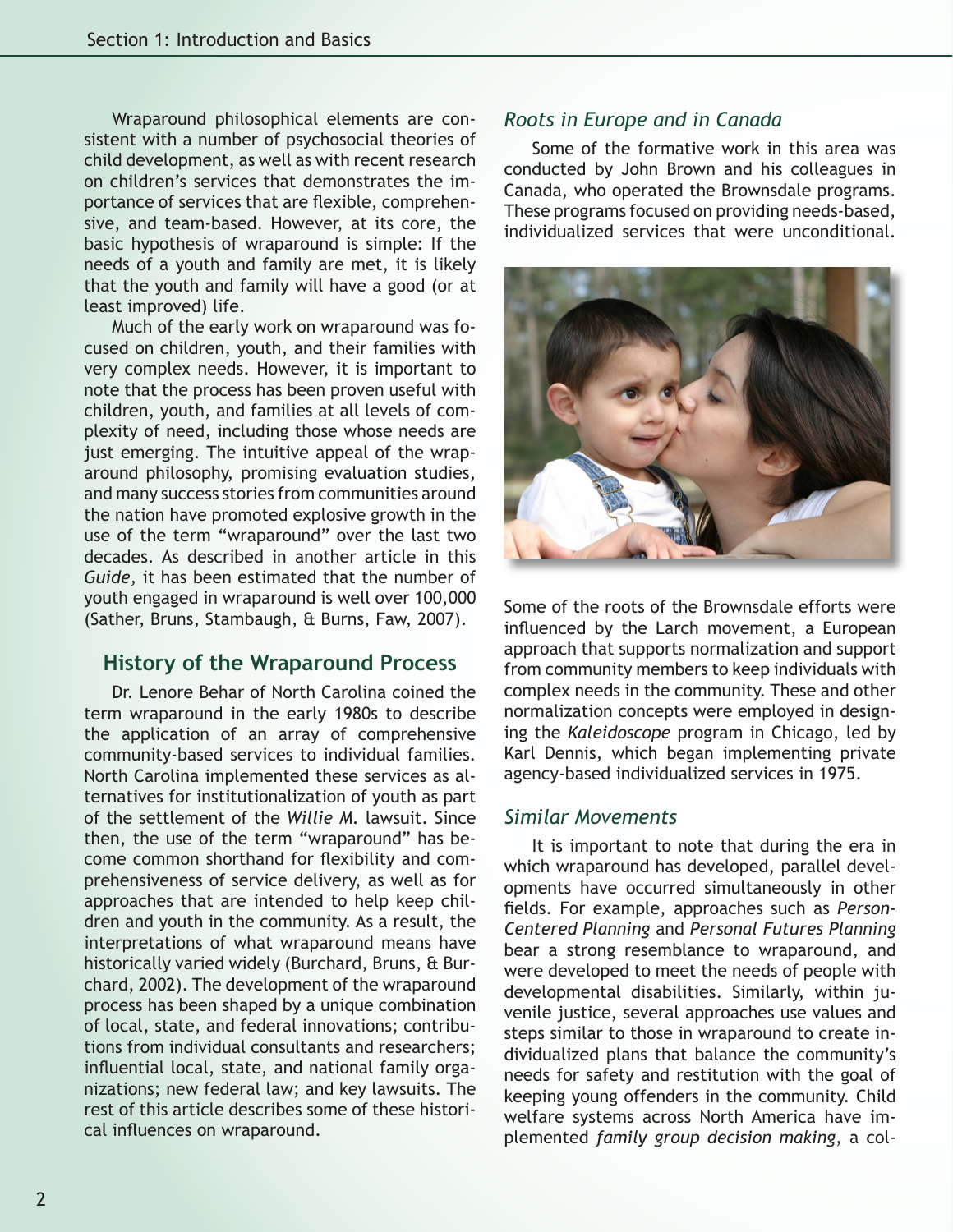laborative family-provider planning process with origins in New Zealand Maori tribal traditions. Within special education, federal legislation requires that many children receive individualized education plans designed by a collaborative family-provider team.

# *Major Efforts in Wraparound*

 In late 1985, officials of the State of Alaska social services, mental health, and education departments sought consultation from Kaleidoscope, and formed the *Alaska Youth Initiative* (Burchard, Burchard, Sewell & VanDenBerg, 1993). This effort was successful in returning to Alaska almost all youth with complex needs who had been placed in out-of-state institutions. The Alaska efforts were quickly followed by replication attempts in Washington, Vermont, and more than 30 other states. Major efforts based on wraparound and systemof-care concepts were funded by the Robert Wood Johnson Foundation in the late 1980s, and studies of these programs proved to be a rich source of information for further development of the process. Many jurisdictions involved in the National Institute of Mental Health's CASSP (Child and Adolescent Services System Program) program and state level grants also used the wraparound process during the late 1980s and early 1990s, while more recently, the Substance Abuse and Mental Health Services Administration's (SAMHSA) Comprehensive Community Mental Health Services for Children and Families program has awarded grants to dozens of communities who proposed to use the wraparound process to mobilize systemof-care philosophies for individual families.

In the early 1990s, several wraparound pioneers planned and carried out a series of national conferences on the wraparound process. These "Wraparound Family Reunions," in Pittsburgh, Chicago, Vermont, and San Jose, served to bring together early implementers of the process, and helped accelerate the growth of the movement. These national conferences were followed by dozens of state level wraparound gatherings, many of which have become annual events. For example, the state of Michigan recently completed its eighth annual wraparound conference, which was attended by over 500 administrators, service providers, family members, and youth.

In 1998, in response to concerns about the lack of specification of the wraparound model, a group of family advocates,

wraparound trainers, providers, and researchers gathered at Duke University to debate the definition and core components of the wraparound model. This important gathering resulted in delineation of 10 elements that provided a foundation for the wraparound process (Goldman, 1999). In the years since this meeting, it has been recognized that further specification of the wraparound practice model is necessary. Though a number of monographs, training manuals, and book chapters described different aspects of the process for different audiences, there remained a need to

*"Wraparound" has become common shorthand for flexibility and comprehensiveness of service delivery, as well as for approaches that are intended to help keep children and youth in the community.*

synthesize these innovations into one description of a model that includes standards and parameters for practice. As is described elsewhere in this *Resource Guide*, the National Wraparound Initiative has attempted to serve this purpose through a process of research and collaborative consensus-based decision making by a national group of wraparound experts (Walker & Bruns, 2006).

#### *The Family Movement and Wraparound*

Over the last 15 years, the field of children's mental health has seen the rapid growth of a family advocacy movement. This growth has been fueled by the efforts of advocacy organizations such as the Federation of Families for Children's Mental Health and the National Mental Health Association. These organizations have embraced the wraparound process as a potential means for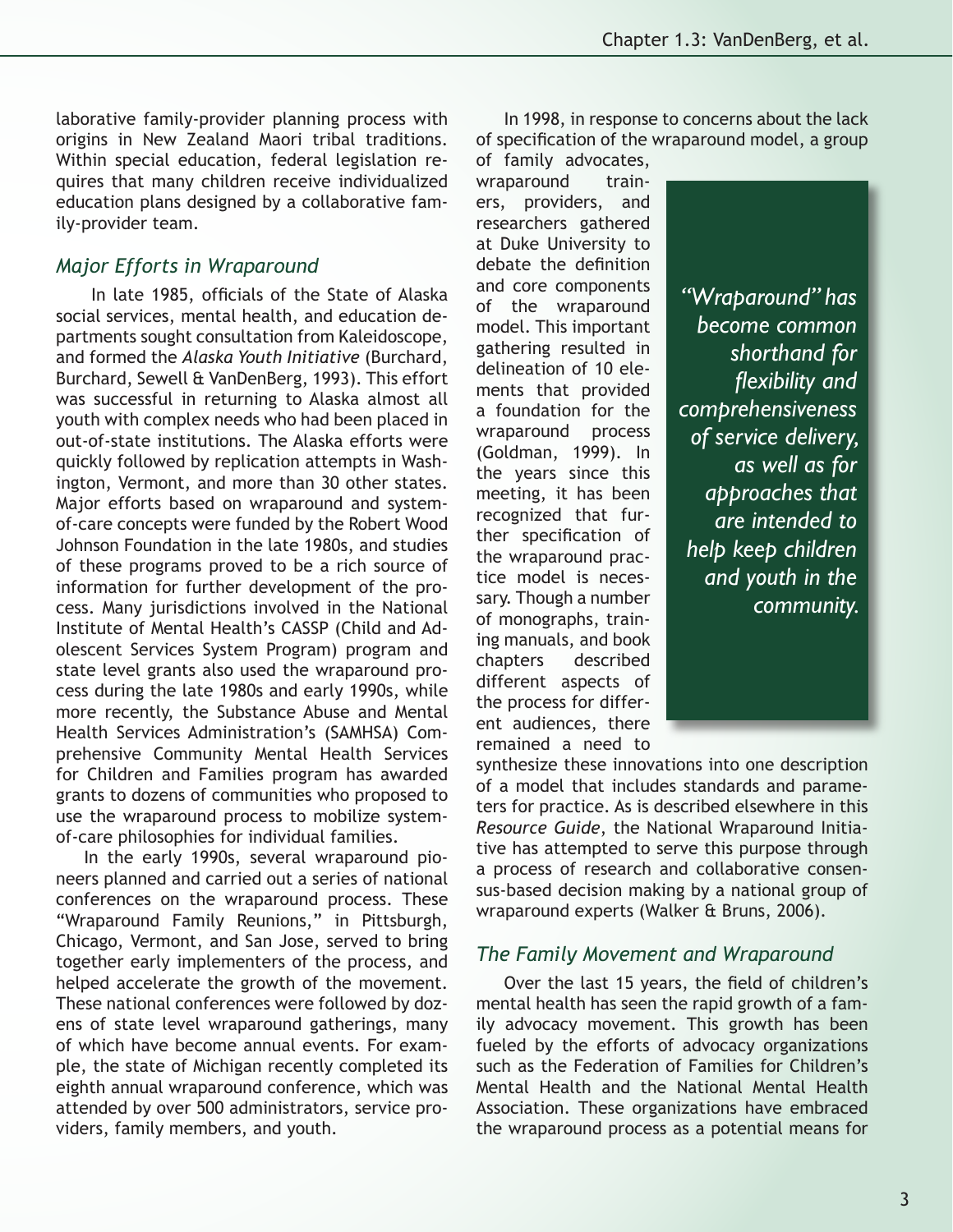ensuring the fundamental rights of families with mental health needs. In many communities, family members and/or advocacy organizations have organized programs that link family members who are experienced with wraparound with families who are receiving care through the process. For example, in Phoenix, the Family Involvement Center helps recruit, select, and prepare *"family support partners"* who work for the Center and other not-for-profit agencies to serve on wraparound teams. The growth of the family movement in children's mental health has been an important impetus for the ongoing development of wraparound. As with the basic description of the wraparound practice model, the NWI has also engaged an national task force of over 30 parents, youth, and family members to better describe, for example, what wraparound should look like from a parent or family member's perspective, and the typical role of a family partner in achieving the principles of wraparound.

#### *EPSDT*

In the U.S. Omnibus Reconciliation Act of 1989, the EPSDT (Early and Periodic Screening, Diagnosis, and Treatment) became a mandated service for children and youth served under Medicaid. EPSDT services include screening, diagnosis, and treatment of behavioral health needs. Federal EPSDT requirements mean that if a child or youth is deemed, through an EPSDT screening, to need services, those services must be provided. States have varied in their compliance with EPSDT guidelines, but EPSDT has continued to spur further use of the wraparound process.

#### *Lawsuits*

Lawsuits, such as the *Willie M.* lawsuit in North Carolina and the earlier *Wyatt vs. Stickney*, continue to be an important factor in rapid growth of the wraparound process. There have been over 30 major U.S. state-level lawsuits focused on the lack of creative service provision alternatives for families and the use of overly restrictive residential and institutional placements. These lawsuits, such as the *Reisinger* lawsuit in Maine, and the *Jason K*. suit in Arizona, have resulted in settlements that have promoted the use of wraparound in a number of states, and that have forced changes in

the flexibility of Medicaid funding for behavioral health needs.

In addition, the federal *Olmstead* decision in 2001 was an important factor leading to growth of the wraparound process. The *Olmstead* opinion supported the right of a child to community-based services instead of unnecessary institutionalization due to lack of community-based services. States have to submit plans on how they will comply with the *Olmstead* decision, and many are using the wraparound process as a cornerstone of their compliance.

# **Conclusion**

In considering the history of the wraparound process, it becomes apparent that the idea it represents is nothing new. Humans have been creative in supporting one another for eons. Furthermore, though our efforts to support one another seem simple, they are actually very complex. Given the complexity of the undertaking, it is not surprising that it has been so challenging to design a process that unites government, service providers, community members, and family members toward the cause of improving the lives of children and youth.

Nonetheless, the wraparound process, as described in this *Resource Guide,* represents the rapid evolution of a process that has the potential to be extremely efficient and useful. This process has spread to all 50 U.S. states, across Canada, and to other countries. As widely cited in this *Guide*, interpretations of the wraparound philosophy and the quality of implementation have varied a great deal (Burchard, Bruns, & Burchard, 2002; Walker, Koroloff, & Schutte, 2003). However, it is becoming increasingly clear that positive outcomes follow when best practices and standards for the full wraparound process are followed closely. It is in those instances that wraparound consistently lives up to its potential to improve the lives of children with complex needs and their families.

## **References**

Burchard, J., Bruns, E. J., & Burchard, S. N. (2002). The Wraparound Approach. In Burns, B. and Hoagwood, K. (Eds.), *Community Treatment for Youth: Evidence-based interventions*